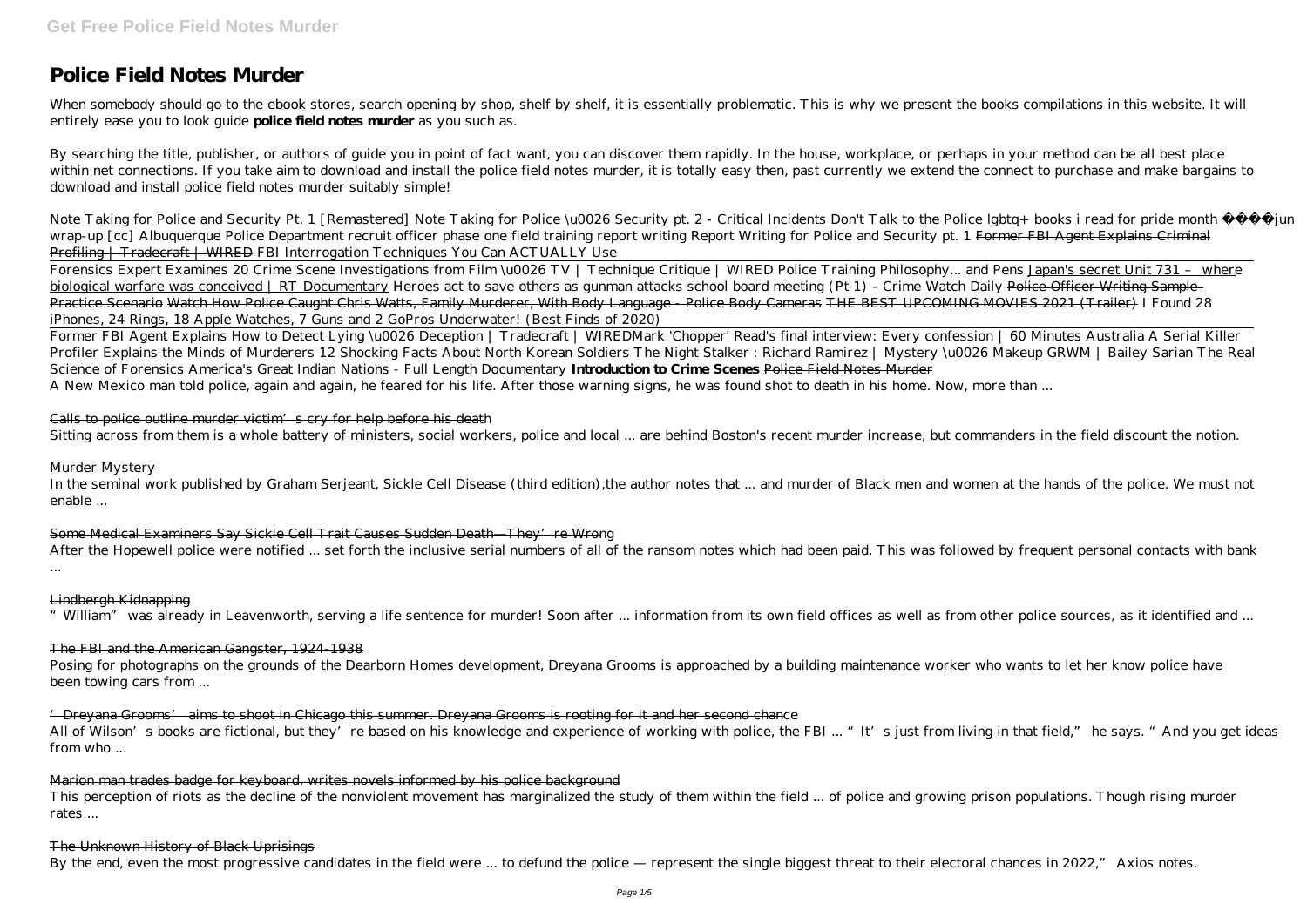### Defunding the Police Is Dead, But Reform Lives On

Like nearly all controversies involving race in the aftermath of George Floyd's murder, Americans are joining ... the school district filed a police report and looped in the FBI.

### 'Critical Race Theory Is Simply the Latest Bogeyman.' Inside the Fight Over What Kids Learn About America's History

Photos: People pray for the victims during a vigil at St. Joseph Catholic Church 10:44 p.m. Police identify four ... "She screamed bloody murder and that was it," Stratton's sister, Ashley ...

was there to ensure a level playing field between the prosecution and the defence and to safeguard the proper procedure during criminal proceedings. The statement given by Martin to the police ...

#### Police ordered to give journalist statement to defence in bribery case

More victims identified as known death toll rises to 5 in Florida condo collapse

This will make it tougher having less officers in the field ... the way that we police, but certainly ripping budgets away is not the answer. GUTFELD: So you are pro-murder, okay.

### 'The Five' on fear of COVID variant, Republicans blamed for defund the police rhetoric

The Haifa District court sentences Wisam Abu al-Hasana to life in prison and an additional five months for the murder of a 17-year ... The TV report notes that there is nothing preventing those ...

#### Israel, Hamas at impasse in Cairo prisoner swap talks

Image Some of the post-it notes Mr. Ziraoui made while working on ... (It never did, even though police failed to crack the code.) That produced a sequence of random letters from the alphabet.

#### I've Cracked Zodiac, a French Engineer Says. Online Sleuths Are Skeptical.

That added to the enjoyment and success on the field. "It was an unbelievable ... high schools vote to remove school police, a year after George Floyd's murder intensified calls to oust ...

#### Girls soccer notes: Timothy Christian and Lyons make runs to state championship games with dominant defenses

The Federal Reserve indicated on Wednesday that it could hike interest rates sooner than expected due to fears about inflation (which Oxford Economics notes ... Floyd's murder by a former police ...

This is a guide to recommended practices for crime scene investigation. The guide is presented in five major sections, with sub-sections as noted: (1) Arriving at the Scene: Initial Response/Prioritization of Efforts (receipt of information, safety procedures, emergency care, secure and control persons at the scene, boundaries, turn over control of the scene and brief investigator/s in charge, document actions and observations); (2) Preliminary Documentation and Evaluation of the Scene (scene assessment, "walk-through" and initial documentation); (3) Processing the Scene (team composition, contamination control, documentation and prioritize, collect, preserve, inventory, package, transport, and submit evidence); (4) Completing and Recording the Crime Scene Investigation (establish debriefing team, perform final survey, document the scene); and (5) Crime Scene Equipment (initial responding officers, investigator/evidence technician, evidence collection kits).

Practical Homicide Investigation: Tactics, Procedures, and Forensic Techniques, Fourth Edition has long been considered the "bible of homicide investigation." Designed to accompany this bestselling work, Practical Homicide Investigation Checklist and Field Guide, Second Edition provides first responders, police personnel, and medical examiners and coroners with essential checklists that proceed step-by-step through the tactics, procedures, and forensic techniques that are mandatory in sudden and violent death inquiries. This new edition contains twice the material of the first edition, yet maintains its concise, practical format. Topics include: Specific investigative duties at the death scene Suicide and equivocal death investigation Autoerotic fatalities and other sex-related deaths Fatal fires SIDS and Munchausen syndrome by proxy Police-related shootings and deadly force incidents Crime scene photograph documentation and videotaping protocols Guidelines for proper death notification to family members Supplemented by color anatomical diagrams and indexed by type of crime for quick and easy reference, this second edition has been newly revised with the most current information and updates in technology. The appendix contains collection procedures for specific types of evidence, ensuring that a proper and complete investigation can be undertaken in all cases. Forensic professionals who master the material in this guide can be assured that death scenes are handled professionally and expeditiously and no evidence is overlooked.

This practical field guide contains many of the checklists necessary to guide the first responder step-by-step through procedures, tactics, and forensic techniques used in sudden death and violent death investigations. Using these protocols, techniques and checklists will ensure that a proper and complete investigation is undertaken at the death scene. Covers basic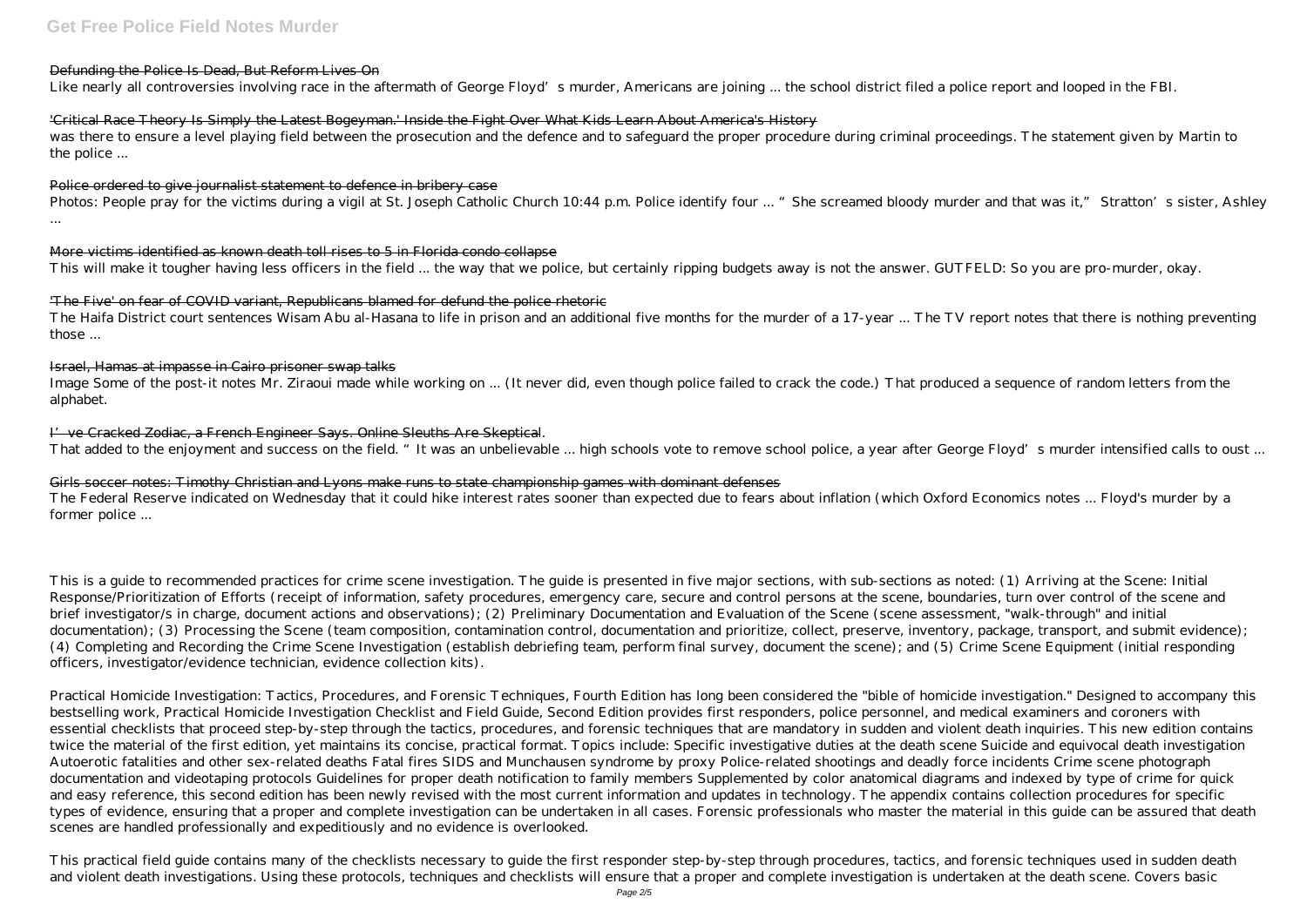## **Get Free Police Field Notes Murder**

investigation protocols as well as protocols for sexual assault Contains diagrams on how to search the scene, how to sketch the scene, and physical evidence guidelines as well as a forensic photography primer Includes a detailed checklist of who, what, where, when, why and how

The author seeks to explain murders of police officers in 190 cities during four time periods (1987, 1990, 1993, and 1996). Homicides of police officers are primarily a function of exposure and proximity to motivated offenders. The murders of police officers are determined by criminogenic structural conditions, arrest activity, and the number of officers deployed in the field.

Collects essays exploring democracy in modern India, looking at how religious majoritarianism, cultural nationalism, and neo-fascism are threatening freedom in the world's largest democracy.

Cottage Investigation Record: Wugui Mountain Field Murder Case (I) Urgent Date: May 28, 2017 Title: Murder in Wugui Mountain (1) Urgent Situation Location: Wugui Mountain People: Guo Wei Nuo Yan Ruheng Zhou Zhengxian Case: Guo Weinuo, a field enthusiast, also sells and buys field equipment. He was suspected of being deceived and did not repay his debt for a long time. He was killed by Yan Ruheng and Zhou Zhengxian. Note: On November 29, 2019, after 18 days of trial, the jury convicted Zhou Zhengxian for murder, and the judge sentenced him to life imprisonment. Yan Ruheng's murder was not established, and he was sentenced to seven and a half years in prison for "grave negligence". May 28, 2017 Batam Saba Facebook Club A question titled [Jianghu urgent! !! !! ] Post My friend Bosco Kwok was lost near Lingshi Hospital at 0330 last night. If you know the social casino of Bosco Kwok, please contact the brother and mother of Bosco Kwok as soon as possible. The family members are very worried about him, and I hope friends from all walks of life can help, thank you! Incident: The four-member squad was on the mountain. Bosco received a call on the way and left the team on his own. There is no news so far. Location: Last night near Lingshi Hospital. Please help share!!!!! Postscript I did not participate in the current hiking activities, the police have reported. This is Bosco Kwok in the Facebook post. His name is Guo Weinuo, 20 years old, an air-conditioning technician apprentice, living with his parents and brother in Anning Garden, Tseung Kwan O. On the night of the disappearance on May 27, 2017, Guo Weinuo had dinner with his family. He wore camouflage uniforms and full field equipment at 11 o'clock in the evening. He told his family to make friends for a field game (war game)., Still not home. His mother asked Guo Weinuo's friends to know that Guo Weinuo and three field fans went to Wugui Mountain to fight fieldwork that night. A fellow friend suggested that Guo Weinuo received a "rescue" at 3:20 am, and left the team to find a way to feed alone and lost the news. Guo Weinuo's family searched for nothing but suspected that he was in danger on his way down the mountain. He may report at 1pm on May 28, 2017. The police then joined the fire and civil security teams in search and rescue. Search and rescue personnel set up a temporary command center in Lantian Park in the evening, and sent a search dog to join the civil security team. They searched overnight in the mountains around Lantian Park, Aojing Road, and Lingshi Hospital. The firefighting, civil security and flight service helicopters searched in Wugui Mountain. Wugui Mountain is about 304 meters high. It is the third section of the Wilson Trail. From Lam Tin to Tseung Kwan O, the main entrance of the Lam Tin section is at O King Road and Lam Tin Park. The two entrances are completely stone-leveled, which is convenient for mountain walkers. The mountain road along the way is not rugged, and the nearby dense forests are full of hills. At 3 am on May 29, the firefighting found the blood-stained rucksack belonging to Guo Weinuo in Wugui Mountain and thought it was suspicious. Twenty-nine hours after the disappearance, at 8:24 am on May 29, the searchers fell on the hillside of Mount Guangui towards Lantian Guangtian Village, about three meters from the slope, and found Guo Weinuo wearing camouflage uniform on the corpse ground. . The deceased's dead body took about 45 minutes to reach from the entrance of O King Road, over two hills, and another 40 minutes to walk from Lam Tin Park on the other side. The mountain road is relatively steep. Senior Police Officer of the Regional Crime Unit, East Kowloon, Jiang Zhiquan searched the body of the deceased. The deceased's head was trapped in a white sack and tied up with brown hemp rope. The deceased's trouser pocket contained a black key bag, a blood stained paper, and a brown wallet with an ID card, bank card and cash. Police Constable Deng Qinyu found a black airgun stained with blood while searching. New Territories North Tactical Police officer Liang Xiaomin found a black mirror arm during the search and confirmed that the exhibit had been seized. New Territories North Tactical Police officer Zhou Rongfa found a 15 × 15 cm camouflage bag with blood on the surface during the search operation. East Kowloon Mobile Police Sergeant Wen Guojian, in a search operation, found a dried blood-stained iron pass and a folding knife. Forensic doctor Pan Weiming arrived at the scene and found that the deceased had bruises in various parts of his body. He believed that he had been beaten, suffered head, complications, and had multiple wounds on his face caused by the knife. This caused the wound to be cut and the throat was suspected to be a fatal wound. . The case was classified as a homicide case. The police believed that the deceased was attacked on a mountain trail and then pushed down the mountain. The police blocked the scene of the homicide and were guarded overnight by uniformed police officers. The case was referred to the Second Squad of East Kowloon Region for investigation. Detectives knew that Guo Weinuo was a field enthusiast. When he was seventeen, he became obsessed with field games. When he had spare money, he collected various U.S. special forces' shirts and firearms. Participated in a field game three years ago. About one year ago, I met another group of field enthusiasts because of online shopping. They bought equipment through them, but they were often "stupid". After several transactions, Guo Weinuo discovered that the seller Yan Ruheng (Ma Tian) was deceiving and blamed on the Internet. Yan Ruheng was dissatisfied and threatened to kill Guo Weinuo. The agent believes that the motive may be involved. However, there is another version of the "Stupid" incident. Field enthusiast Tan Jiawei (nickname "MT"), has known Guo Weinuo for nearly eight years and meets every week. He often commissions Guo Weinuo to purchase field equipment. Before the case, Tan Jiawei asked Guo Weinuo to purchase "night vision goggles". Guo Weinuo quoted a price of 35,000 yuan. Tan Jiawei was later introduced by another field friend Zhou Zhengxian and knew Yan Ruheng, a decoration worker. He is a seller of field equipment. Yan Ruheng said that the same "night vision goggles" were available for 31,000 yuan. Tan Jiawei later learned that Guo Weinuo had obtained goods from Yan Ruheng to make a difference. When he questioned Guo Weinuo, the other party denied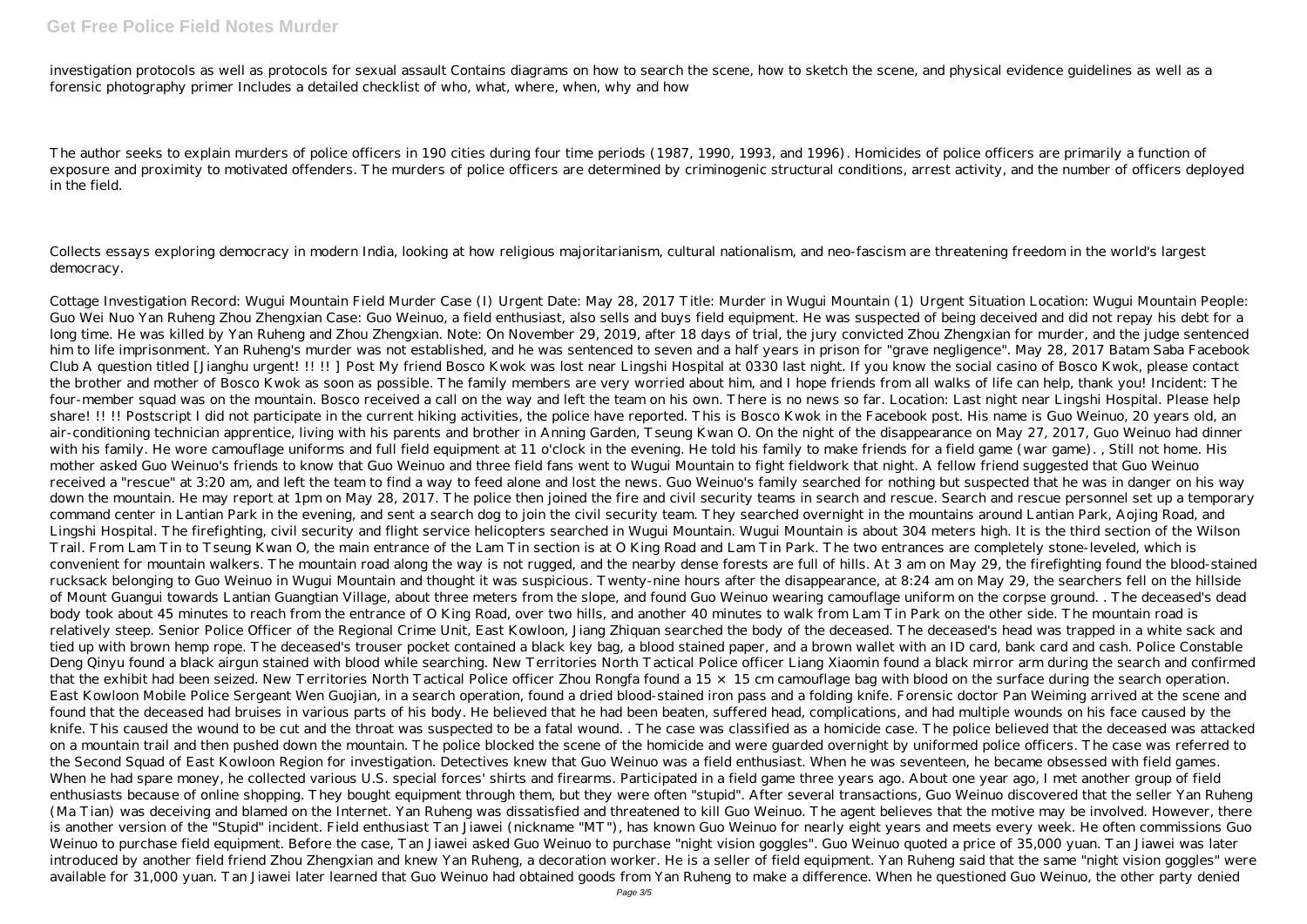## **Get Free Police Field Notes Murder**

three times. Tan Jiawei said, "If you are not my Martin (Yan Ruheng), you won't even say it. I asked you three times. Forget it, you." Guo Weinuo responded: "I know I'm too good. I tell you what I know, I'd rather beat you for a meal now." The three who traveled uphill with Guo Weinuo were invited to the police station to assist in the investigation after the incident. The three included Yan Ruheng, Huang Langqi (Cat), and Guo Jianuo's friend Zhao Jiajin. Zhao Jiajin (nicknamed "Zero Five"), who had taken a mechanical course at the Hong Kong Institute of Vocational Education and worked part-time at a field equipment store. He said that Guo Weinuo was looking for him that night, and he had asked Yan Ruheng to fight the field. Be bold! ". The Zhao family entered Guo Weinuo's house to join him and set off together. Zhao Jiajin joined Guo Weinuo, Yan Ruheng, and Huang Langqi together to Wugui Mountain. The road was dark that day, and everyone talked along the way. At about three in the morning, Yan Ruheng suggested that Zhao Jiajin and Huang Langqi sit down and chat at the next rock on the top of Wugui Mountain. Yan Ruheng and Guo Weinuo went to the mountain for a "test run". Half an hour later, the Zhao family saw Yan Ruheng gasping down the mountain alone to meet them. Yan Ruheng told Zhao Jiajin that Guo Weinuo received a telephone message and took an earlier fast path down the mountain and would not return. Yan Ruheng, Huang Langqi and Zhao Jiajin went down the mountain together and broke up at the foot of the mountain. Zhao Jiajin was worried about Guo Weinuo. When he called him, the phone was not connected, and he learned that Guo Weinuo disappeared until Sunday afternoon. Later, he circulated news in social groups. He also assisted his friends on Facebook. Look for. Detectives later found Wu Xinghao, who knew Yan Ruheng and Guo Weinuo at the same time. He was a member of the WhatsApp Group's "midnight outing". Wu Xinghao said that a group of people in the "Midnight Outing Group" had a dinner in mid-April 2017, and he recalled that Guo Weinuo was mentioned in the dinner at that time as "a good wild." Yan Ruheng said to Wu Xinghao: "Have a trip with Bosco to the mountain. Wu Xinghao said that Yan Ruheng and Zhou Zhengxian successfully made an appointment with Guo Weinuo on May 26, 2017. Yan Ruheng said in a collective: "When I isolate him, I will bring him down", meaning Guo When Wei Nuo "places an order", Yan Ruheng will "down" him. After seeing the relevant information, Wu Xinghao thought that Yan Ruheng "would be doing something bad for Guo Weinuo." After the incident, he learned through news reports that Guo Weinuo was killed and killed. The agent asked, "Do you think Yan Ruheng wants to rectify Guo Weinuo?" Wu Xinghao said, "I think it must be a whole thing." After Guo Weinuo's body was delivered to the mortuary, he was examined by a forensic doctor. Forensic doctor Pan Weiming estimated that the deceased died on May 27 or May 28. The cause of death was a head laceration and a large amount of bleeding caused by stab wounds. The deceased Guo Weinuo weighed nearly 90 kilograms. A stab wound to the jaw and complications was found during the autopsy. It is estimated that the deep puncture to the vein caused a large amount of bleeding, the head skin had a laceration, and a 4x3 cm split fracture near the temple. The evidence showed that there was a blood stain on the deceased, weighing 1.1 kilograms of iron pass. The injury of the deceased should be caused by a hard object. The iron pass may cause injuries to the deceased. The bruises and bleeding of the deceased may be caused by punching, kicking or rolling down the hillside, and the head laceration may be caused by a long hard object. Rolling down the hillside does not necessarily cause heavy bleeding in the skull of the deceased, but may cause the deceased to enter a coma. At 7.15 on the morning of May 29, Senior Sergeant Huang Yaoguang of the East Kowloon Regional Crime Squad and plain-clothed police officer arrived at Zhou Zhengxian's house and presented the certificate of appointment. Senior Sergeant Huang Yaoguang arrested Zhou Zhengxian for murder. When he arrested Zhou Zhengxian, he noticed that he was wounded and that the wound was coked. Zhou Zhengxian called under caution: "Sir, I killed Bosco, and I buried my mobile phone on my backpack." Zhou Zhengxian was born in Hong Kong in 1996. He studied at Kwun Tong Government Secondary School until he graduated from Form 6. He was an assistant to the Ferry of the Marine Department before his arrest. He has no criminal record and lives with his parents. Zhou Zhengxian told the agent that the deceased had swallowed the money for selling his belt and sold him the failed radio walkie-talkie. He refused to refund the 3.8 million afterwards. After discussing the two, they decided to go up the mountain in the name of Xing Yeshan, discuss the dispute with the deceased, or rectify the deceased. The deceased attacked on the mountain, and attacked the two with air guns and Tietong. Yan Ruheng snatched the Tietong of the deceased, struck his nose, and beat on the deceased. He stopped until he asked for mercy. Finally found that the dead had died, Zhou Zhengxian told Yan Ruheng to leave, and he would take care of it. After Huang Yaoguang and Zhou Zhengxian recorded their statements, they corrected them and gave them to Zhou Zhengxian for signature. Police officers then searched Zhou Zhengxian's residence and found his mobile phone. He asked Zhou Zhengxian to surrender the phone unlock password. Zhou Zhengxian himself said his phone unlock password. Police officer Zai Chang searched at Zhou Zhengxian's house and found a black iPhone 7 Plus mobile phone wrapped in transparent bubble paper inside a backpack of Zhou Zhengxian. It was later confirmed that the dead was Guo Weinuo's phone.

The manner in which criminal investigators are trained is neither uniform nor consistent, ranging from sophisticated training protocols in some departments to on-the-job experience alongside senior investigators in others. Ideal for students taking a first course in the subject as well as professionals in need of a refresher, Introduction to Crimin

There is little argument that mass media news projects a particular point of view. The question is how that bias is formed. Most media critics look to the attitudes of reporters and editors, the covert news policy of a publisher, or the outside pressures of politicians and advertisers. Manufacturing the News takes a different tack. Mark Fishman's research shows how the routine methods of gathering news, rather than any hidden manipulators, determine the ideological character of the product. News organizations cover the world mainly through "beats," which tend to route reporters exclusively through governmental agencies and corporate bureaucracies in their search for news. Crime, for instance, is covered through the police and court bureaucracies; local politics through the meetings of the city council, county commissioners, and other official agencies. Reporters under daily deadlines come to depend upon these organizations for the predictable, steady flow of raw news material they provide. It is part of the function of such bureaucracies to transform complex happenings into procedurally defined "cases." Thus the information they produce for newsworkers represents their own bureaucratic reality. Occurrences which are not part of some bureaucratic phase are simply ignored. Journalists participate in this system by publicizing bureaucratic reality as hard fact, while accounts from other sources are treated as unconfirmed reports which cannot be published without time-consuming investigation. Were journalists to employ different methods of news gathering, Fishman concludes, a different reality would emerge in the news—one that might challenge the legitimacy of prevailing political structures. But, under the traditional system, news reports will continue to support the interests of the status quo independently of the attitudes and intentions of reporters, editors, and news sources.